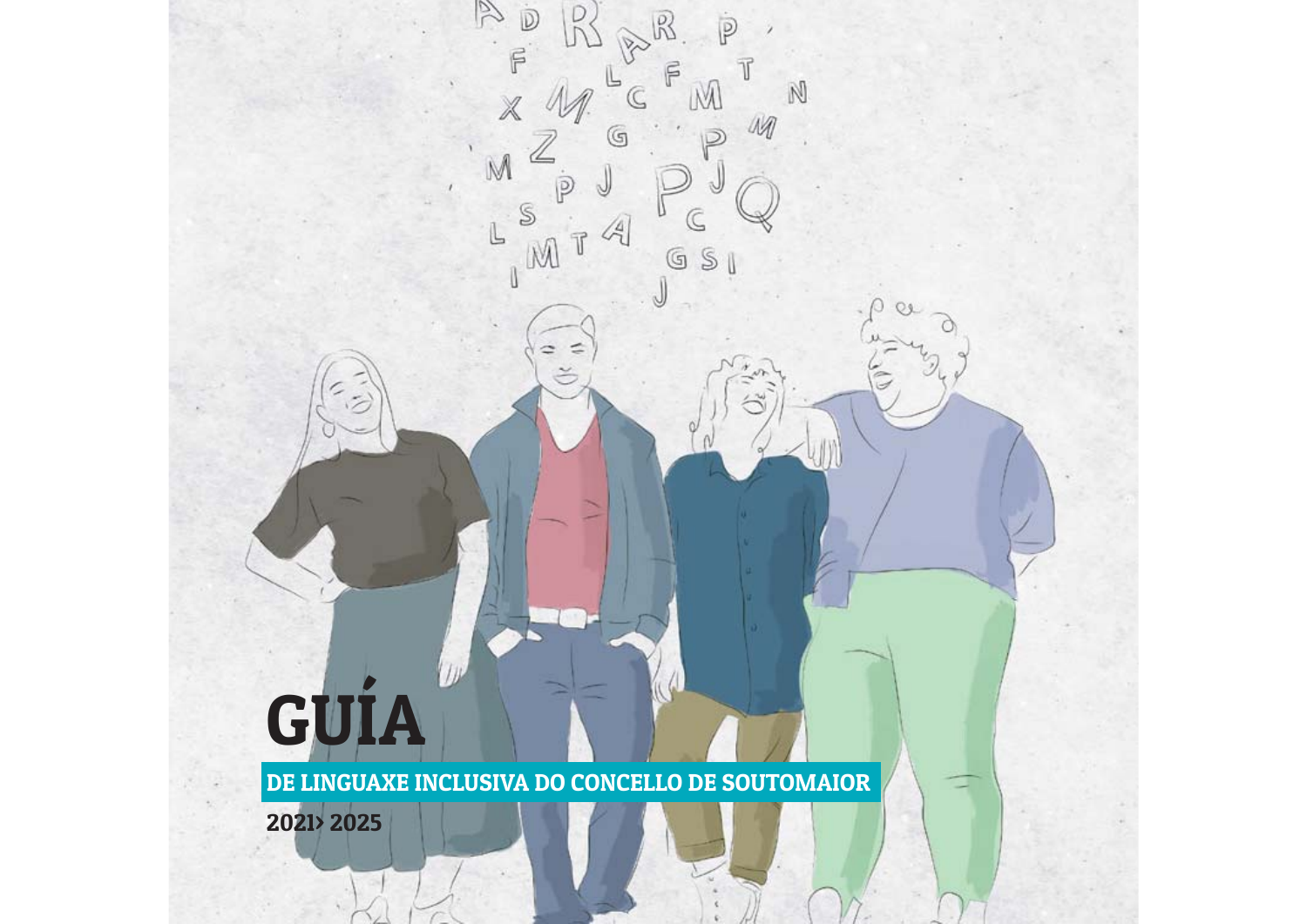## Ol. Introdución

A linguaxe, que é unha construción cultural, contribúe a transmitir ou modificar a realidade que as persoas coñecen. A lingua non só transmite ideas, pensamentos, sentimentos e información, ademais mantén a relacións de poder da sociedade. A utilización do masculino xenérico asimila o concepto de "varón" ó concepto "universal". A principal consecuencia é a ocultación, subordinación, desvalorización e discriminación das mulleres. A linguaxe e as imaxes son potentes axentes socializadores. Cando falamos prodúcese un proceso de elaboración simbólica que vai a influír na identidade de cada persoa e na percepción do mundo, o que non se nomea, non existe. De aí a necesidade de facer un uso da linguaxe que represente a mulleres e homes e que nomee a súas experiencias de xeito equilibrado. Para arranxar esta discriminación histórica que padecen as mulleres, as políticas públicas salientan a importancia de adoptar usos non sexistas da linguaxe. O obxectivo desta quía é proporcionar a poboación do Concello de Soutomaior, un instrumento de traballo que permita revisar e redactar os documentos incorporando unha linguaxe inclusiva, con solucións prácticas e didácticas sobre o uso da linguaxe non sexista.

### 02. Marco normativo e lexislativo

Expóñese a lexislación e a normativa publicada nos ámbitos internacional, europeo, estatal e autonómico.

#### NO ÁMBITO INTERNACIONAL DESTACAN:

- · A Resolución 14.1, aprobada pola Conferencia Xeral da UNESCO, Gran Programa XIV: A Condición da Muller, na súa XXIV reunión, en 1987
- · A Resolución 109, aprobada pola Conferencia Xeral da UNESCO, na súa reunión XXV, en 1989
- · Comisión de Terminoloxía no CAHFM, V reunión (Estrasburgo, 27 · 30 de maio de 1986), Consello de Europa
- A Recomendación R (90) 4, de 21 de febreiro de 1990, do Comité de Ministros do Consello de Europa aos Estados membros, sobre a eliminación do sexismo na linguaxe, adoptada na 434.ª reunión de delegados de ministros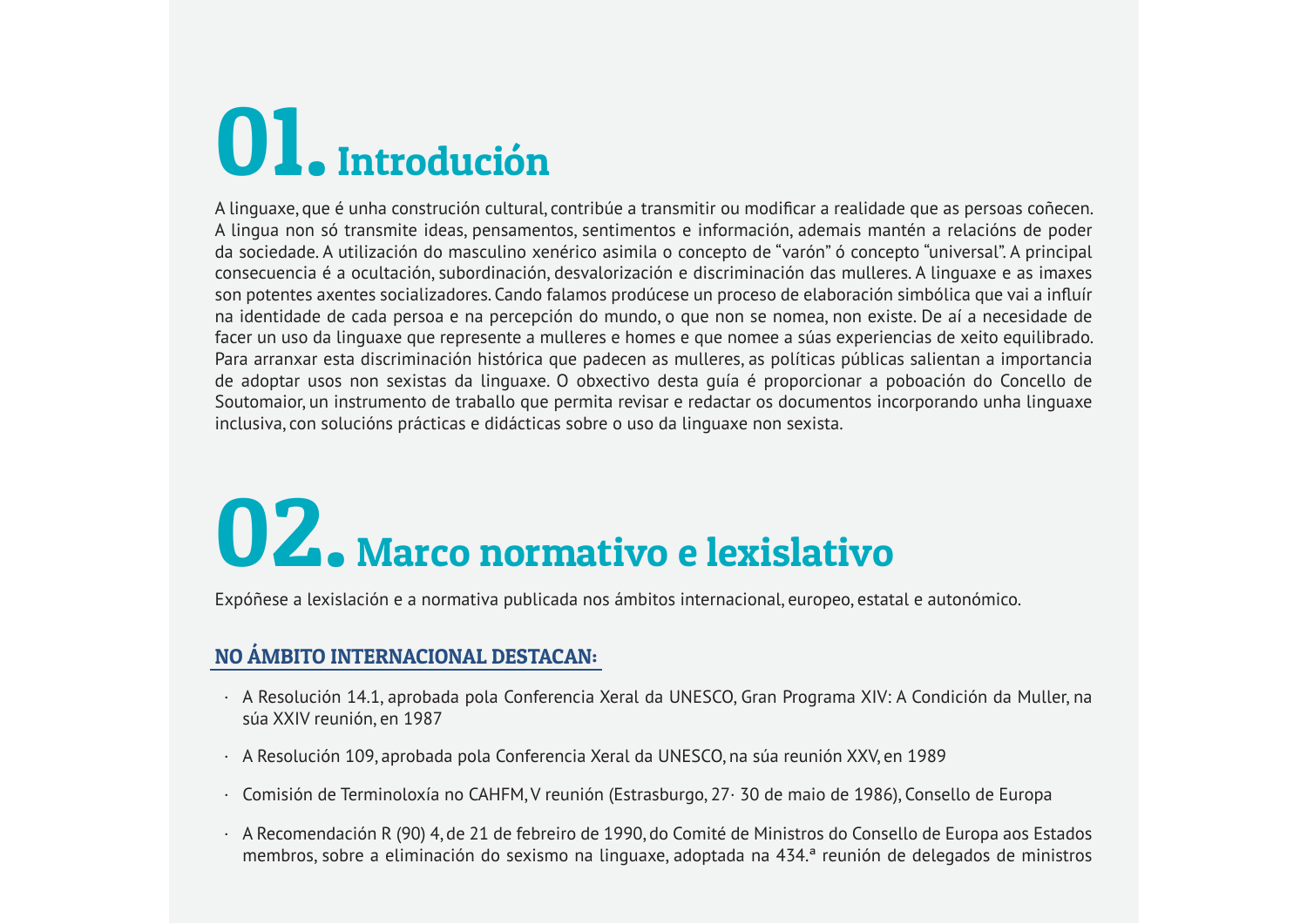(1991) Estrasburgo, Consello de Europa

- $\cdot$  Programas de acción comunitarios para a igualdade de oportunidades entre mulleres e homes (1991 $\cdot$  2009)
- · Declaración de Beijing e Plataforma para a Acción da IV Conferencia Mundial sobre as Mulleres. Beijing, Nacións **Unidas, 1995**
- Comisión de Dereitos da Muller e Igualdade de Oportunidades, 28 de xaneiro de 2003, Parlamento Europeo
- · Informe sobre a linguaxe non sexista no Parlamento Europeo, aprobado polo Grupo de Alto Nivel sobre Igualdade de Xénero e Diversidade o 13 de febreiro de 2008

#### NO ÁMBITO DO ESTADO ESPAÑOL:

Desde a creación do Instituto da Muller, no ano 1983, incídese tamén na necesidade de prestar atención á linguaxe sexista que invisibiliza e discrimina as mulleres. Desta necesidade nace "Nombra", comisión asesora sobre linguaxe do Instituto da Muller, no ano 1994. Seguindo estas recomendacións, diversos ministerios e organismos oficiais estableceron unha normativa para fomentar un uso non sexista da linguaxe e da imaxe.

- · Real decreto 762/1993, que establece pautas en relación co Rexistro civil e a discriminación lingüística en textos e formularios oficiais, autorizando a modificación na orde dos apelidos paterno e materno.
- · Lei 40/1999, de 5 de novembro, sobre nome e apelidos e orde destes, mediante a cal o apelido materno pode antepoñerse ao paterno.
- · Sesión do 9 de febreiro de 2005 do Pleno do Congreso Xeral do Poder Xudicial, pola que se acorda crear a Comisión para a Igualdade de Oportunidades de Mulleres e Homes na Xudicatura, fixando entre os seus obxectivos o uso non sexista da linguaxe administrativa Ministerio de Educación e Ciencia.
- · Real decreto 733/1995, de 5 de maio, polo que se aproban as normas reguladoras da expedición de títulos académicos e profesionais correspondentes ás ensinanzas establecidas pola Lei orgánica 1/1990, de 3 de outubro, de ordenación xeral do sistema educativo (BOE núm. 131, 1995).
- · Orde de 22 de marzo de 1995, pola que se establece adecuar a denominación dos títulos académicos oficiais en función da persoa que o solicite, sexa muller ou home (BOE núm. 74, de 28 de marzo de 1995).
- · Lei orgánica 2/2006, de 3 de maio, de educación. No artigo 16 establécese como un dos seus principios xerais que a finalidade da educación primaria é proporcionarlles ás nenas e aos nenos unha educación que permita afianzar o seu desenvolvemento persoal e o seu propio benestar. Tamén se establecen no artigo 23 como obxectivos valorar e respectar a diferenza de sexos e a igualdade de dereitos e oportunidades de mulleres e homes rexeitando os estereotipos de xénero e os prexuízos e comportamentos sexistas que fomentan a violencia de xénero.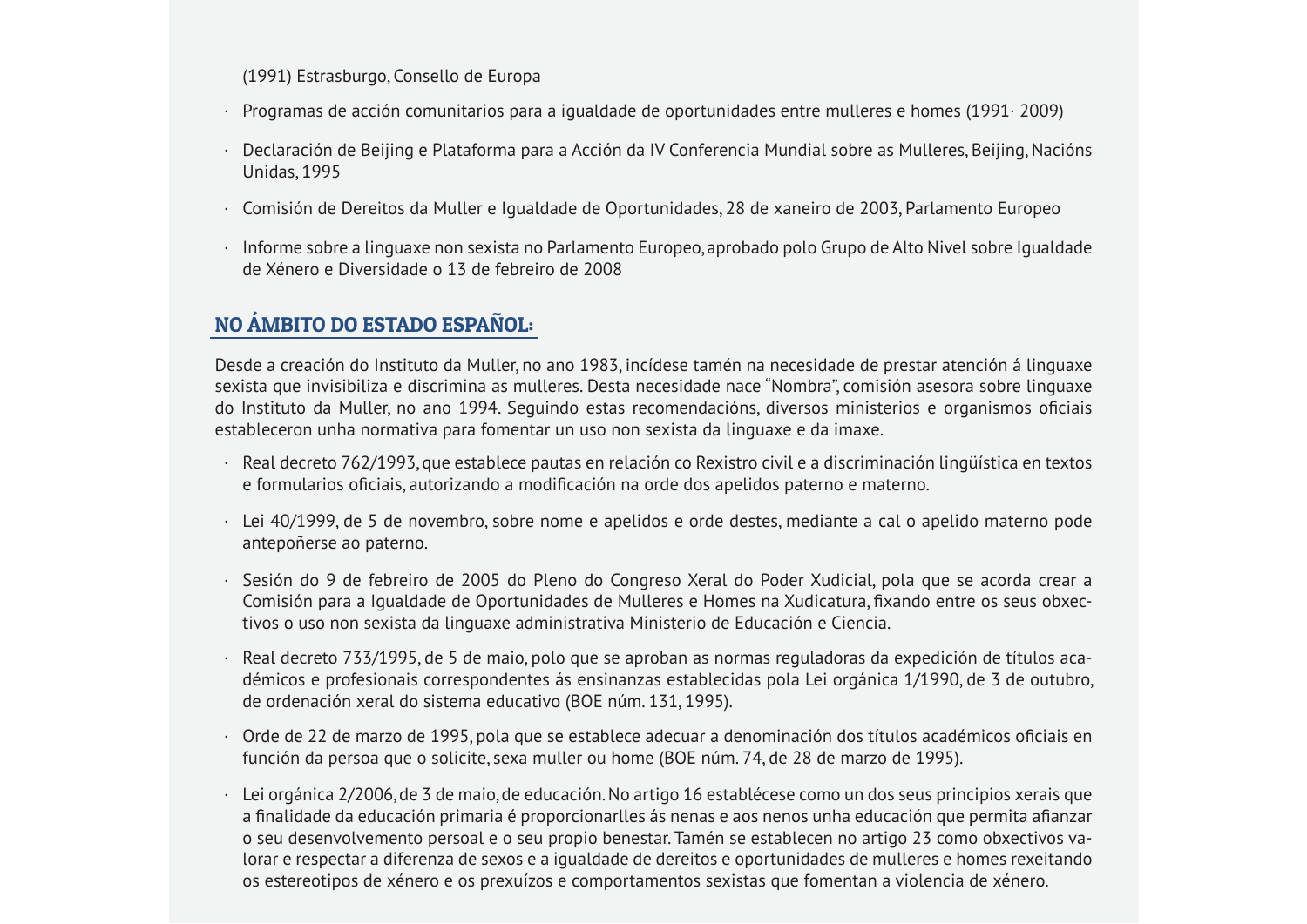- · Lei orgánica 4/2007, de 12 de abril, pola que se modifica a Lei orgánica 6/2001, de 21 de decembro, de universidades, na que se establece que a universidade, como transmisora de valores, é un dos piares fundamentais para acadar unha sociedade tolerante e igualitaria que respecte os dereitos e liberdades fundamentais e de igualdade entre mulleres e homes Ministerio de Asuntos Sociais. Ministerio de Joualdade, Instituto da Muller · Creación da comisión asesora sobre linguaxe do Instituto da Muller (Comisión NOMBRA) ano 1994. · Real decreto 1686/2000. de 6 de outubro, polo que se crea o Observatorio da Igualdade de Oportunidades entre Mulleres e Homes.
- Lei orgánica 1/2004, de 28 de decembro, de medidas de protección integral contra a violencia de xénero (BOE de 29 de decembro de 2004), na que se establecen medidas de sensibilización e intervención no ámbito educativo, facendo especial fincapé no eido da publicidade, e a necesidade dunha imaxe que respecte a igualdade e a dignidade das mulleres
- · Lei orgánica 3/2007, de 22 de marzo, para a igualdade efectiva de mulleres e homes (BOE núm. 71, de 23 de marzo), na que se establece como criterio de actuación de todos os poderes públicos a utilización dunha linguaxe non sexista. Esta lei, no título II, sobre as políticas públicas para a igualdade, regula no artigo 14.11, como criterio xeral de actuación dos poderes públicos, "a implantación dunha linguaxe non sexista no ámbito administrativo e o seu fomento na totalidade das relacións sociais, culturais e artísticas". Para aplicar o principio de iqualdade de trato e de oportunidades na sociedade da información, no artigo 28.4 establécese que "nos proxectos do ámbito das tecnoloxías da información e da comunicación sufragados total ou parcialmente con diñeiro público, garantirase que a súa linguaxe e contidos non sexan sexistas". Finalmente, no título III da lei, dedicado á igualdade e medios de comunicación, regúlanse medidas específicas para implantar a igualdade nos medios de comunicación social de titularidade pública. Para a RTV establécese a través do artigo 37.1.b que "na súa función de servizo público perseguirá na súa programación utilizar a linguaxe de forma non sexista". Na mesma liña, no artigo 38.1.b menciónase que a Axencia EFE deberá velar polo respecto do principio de igualdade entre mulleres e homes e, en especial, pola utilización non sexista da linguaxe e establece como obxectivo "utilizar a linguaxe de forma non sexista".
- · Plan estratéxico de igualdade 2008 2011, que recolle como primeiro obxectivo o de "amosar as mulleres e o feminino como suxeitos activos da construción social" e para acadalo formula, entre outras actuacións, a necesidade de "promover o uso dunha linguaxe non sexista que nomee a realidade feminina e masculina, buscando formas de expresión que non oculten nin subestimen o feminino".

#### NO ÁMBITO AUTONÓMICO:

· Decreto lexislativo 2/2015, de 12 de febreiro, polo que se aproba o Texto refundido das disposicións legais da Comunidade Autónoma de Galicia en materia de igualdade, no que se define a linguaxe sexista e se defende a erradicación do sexismo na linguaxe institucional e social; nos medios de comunicación, especialmente na publicidade; na educación e formación para igualdade entre mulleres e homes e nas relacións laborais.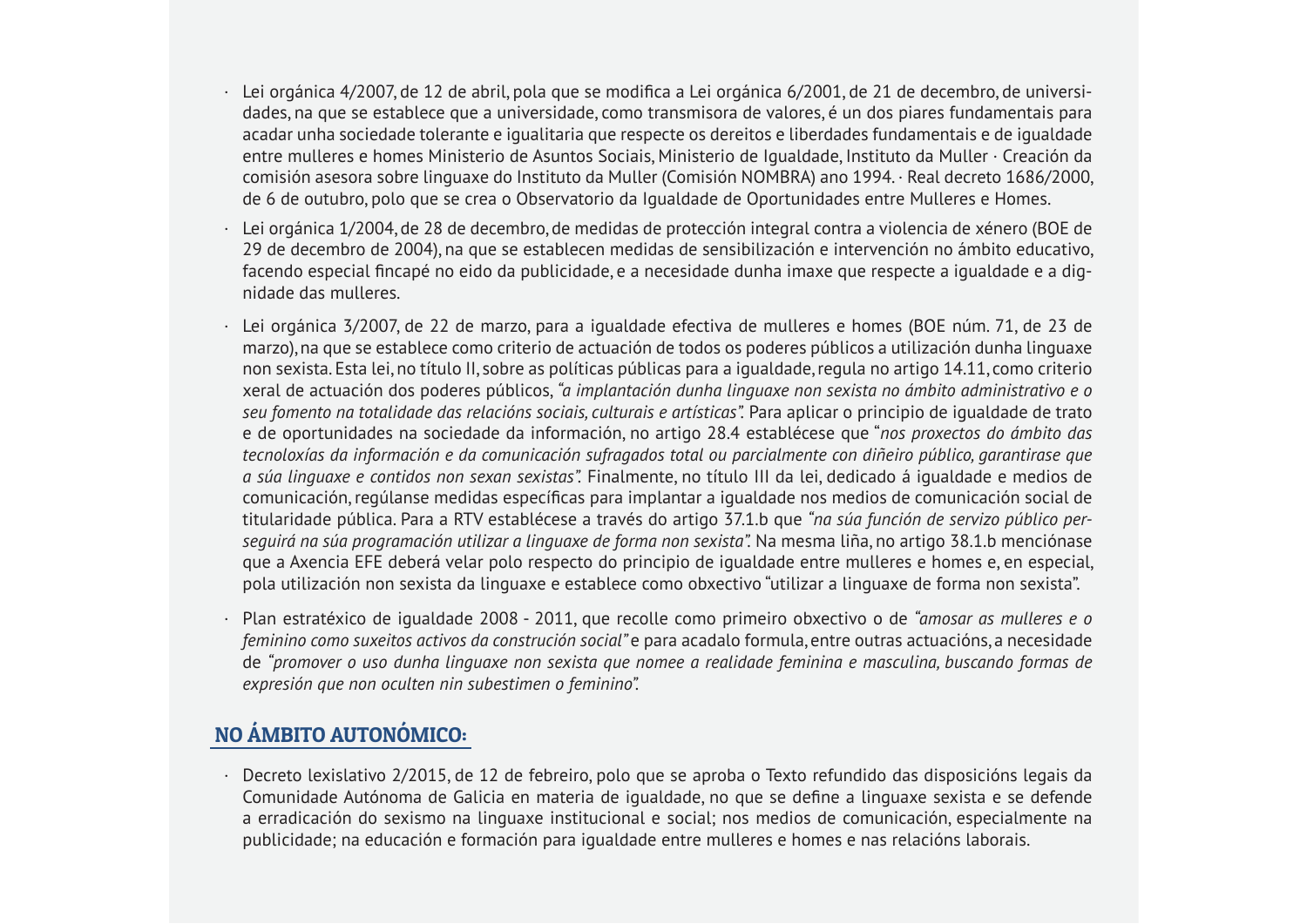### **OB.** Recomendacións para a utilización da linguaxe non sexista

A linguaxe, ela mesma, non é sexista, si o é a utilización que se fai dela. O mesmo ocorre coas imaxes iconográficas, as imaxes transmiten o sexismo e o androcentrismo, cando asocian o masculino coa idea de universal, tamén cando se vinculan imaxes masculinas ao espazo público e imaxes femininas ao espazo doméstico e de coidados.

Unha forma de advertir o sexismo tanto na linguaxe coma nas imaxes, consiste en aplicar a denominada "regra de inversión", que consiste en probar si o texto funciona o substituír os termos femininos polos correspondentes masculinos, e viceversa. Se o resultado resulta chocante, significará que existe un tratamento non igualitario, polo tanto sexista

Aplicar a perspectiva de xénero significa descubrir o obvio, o que entendemos como natural, reflexionar e facer visibles os mandatos de xénero para identificar as discriminacións.

Na medida en que utilizamos unha linguaxe igualitaria e inclusiva estamos promovendo a igualdade efectiva entre mulleres e homes. Cando utilizamos unha linguaxe escrita e iconográfica igualitaria convertémonos en axentes do cambio

Evitar a utilización do masculino como xenérico e utilizalo no seu valor gramatical específico referido exclusivamente ao masculino, á vez que utilizar o xénero gramatical feminino referido exclusivamente ao feminino, clarifica a mensaxe e visualiza simbólicamente a mulleres e homes

#### **SUBSTANTIVOS:**

Para eludir o uso do masculino contamos con os substantivos xenéricos, substantivos que con independencia do seu xénero poden aludir a persoas dun sexo ou de outro: Crianza, persoa, personaxe, vítima, ser.

Debemos ter en conta que o emprego do masculino para referirse á cidadanía e á poboación no seu conxunto, está a producir unha invisibilización dunha das dúas metades que a forman, ademais, leva a confusión, xa que non se aclara se nos estamos a referir á sociedade ou a un colectivo específico formado por homes. Utilizaremos substantivos xenéricos reais, xunto con abstractos e colectivos, evitando o emprego do masculino como xenérico.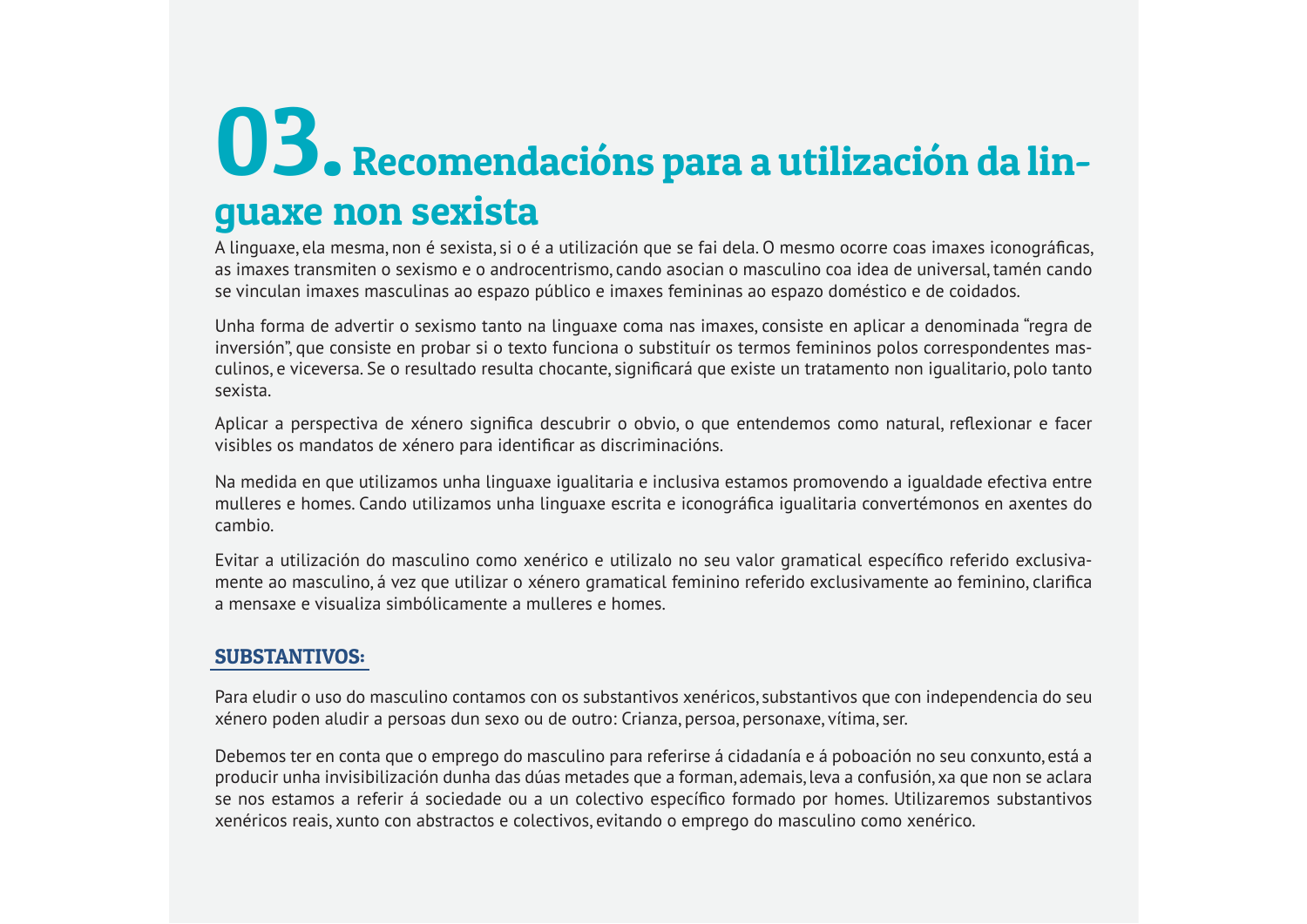#### **LINGUAXE INCLUSIVA**

| Os traballadores     | A clase traballadora       |
|----------------------|----------------------------|
| Os mozos             | A mocidade                 |
| Os cidadáns          | A cidadanía                |
| Os alumnos           | O alumnado                 |
| Os funcionarios      | O funcionariado            |
| Os profesores        | O profesorado              |
| Os técnicos          | O persoal técnico          |
| O rendemento do home | O rendemento do ser humano |
| O demandante         | Quen presenta a demanda    |
| Os fillos            | A descendencia             |
| O suplente           | A suplencia                |
| Os veciños           | A veciñanza                |
| Os voluntarios       | O voluntariado             |

- · Sempre que sexa posible debemos empregar substantivos colectivos: alumnado, cidadanía, descendencia, funcionariado, profesorado...
- · Con relación os substantivos abstractos, pódese aludir ó cargo, profesión ou titulación en vez da persoa que o desempeña: dirección, secretaría, rexistro, eludindo así tanto o masculino como valor xenérico coma desdobramentos innecesarios

#### 3.1 DUAIS APARENTES. VOCÁBULOS OCUPADOS

Tratase da utilización de termos que teñen distinto significado segundo noméese en masculino ou en feminino. En moitas ocasións vincúlase, tamén, con valoracións pexorativas cara ás mulleres:

· Secretaria 'muller que se dedica a tarefas subalternas'/secretario 'home que desempeña un alto cargo';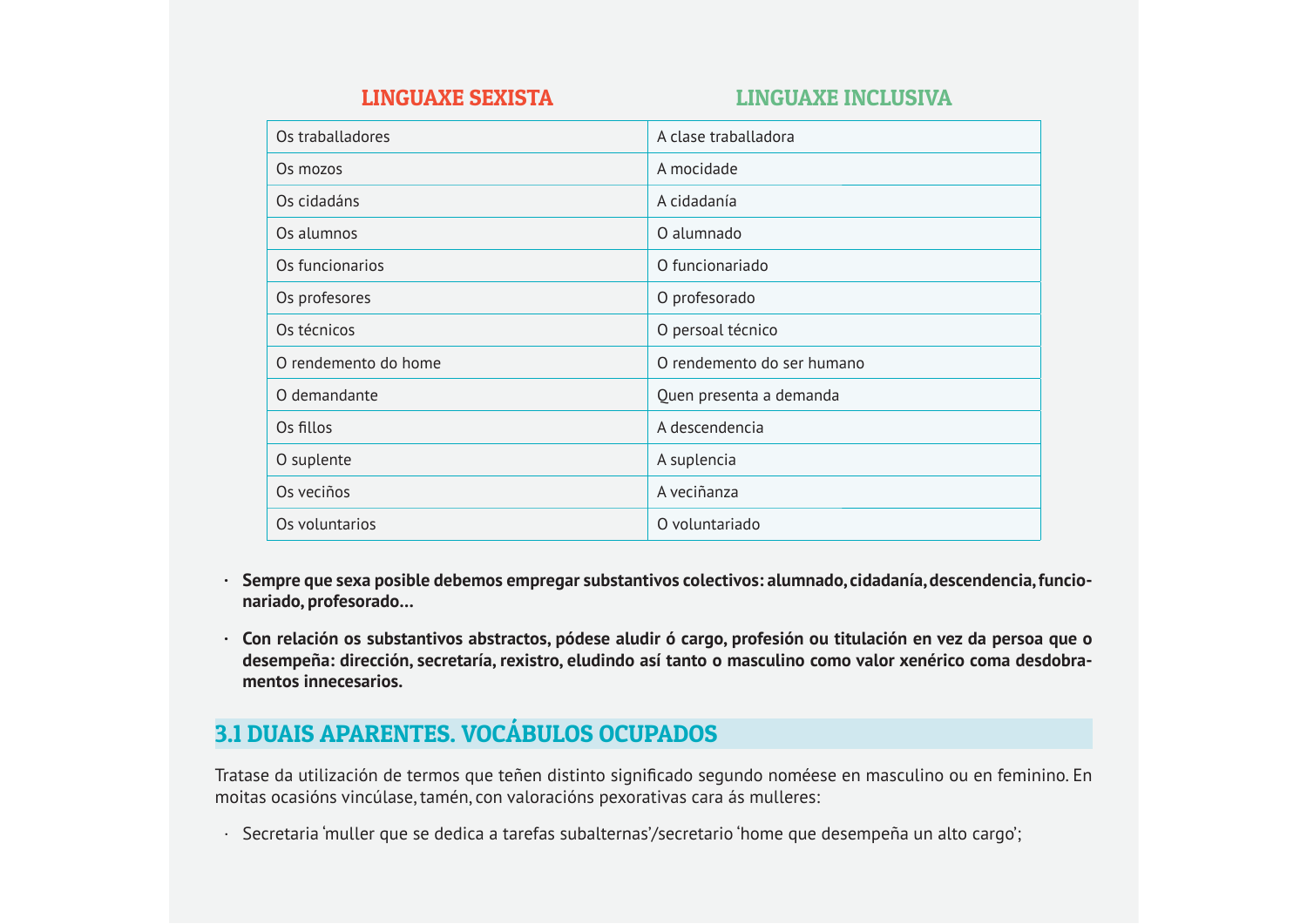- · Sarxenta 'muller do sarxento' ou 'muller autoritaria'/sarxento 'suboficial de graduación inmediatamente superior ao cabo major e inferior ao sarxento primeiro
- · Gobernante Gobernanta gobernante( persoa que ten a dirección política dun estado)/ gobernanta (muller que nun establecemento é a encargada do servizo de limpeza).
- Asistente (home que acude a un acto ou persoa que ocupa un cargo ás ordenes doutra persoa Asistenta (aquela muller que fai as labores do fogar)
- · Secretario Secretaria. Neste último exemplo, a secretaria é quen se ocupa de tarefas administrativas, mentres que por secretario entendemos que se refire a un home nun cargo de responsabilidade e/ou confianza.

#### **3.2 BALEIROS LÉXICOS**

Trátase de palabras que carecen de correlato noutro xénero. A súa ausencia adoita perxudicar ás mulleres. Por exemplo misoxínia significa "aversión ou odio cara as mulleres. Non existe ningunha palabras que nomee a versión ou odio os varóns

O exemplo contrario teríamolo en "azafatas", que unha vez se incorporan homes a esa actividade profesional pasa a ser "auxiliar de voo" ou "auxiliar de terra".

#### **3.3 DENOMINACIÓN SEXUADA**

É o caso das formas de referirse aos homes pola súa profesión, cargo ou representación e ás mulleres polo seu sexo ou o seu ligazón ao home (pai, marido).

Por exemplo: O Concello outorgará premios aos voluntarios: unha muller e dous policías.

#### **3.4 APOSICIÓNS REDUNDANTES**

Refírese a cando engadimos a condición sexuada das mulleres sen necesidade, xunto a calidades que son pertinentes ao asunto. A utilización do artigo gramatical xa indica a quen nos referimos. Un exemplo: "As *mulleres xornalistas* en zonas de conflito suxiren medidas", en lugar de "As xornalistas en zonas de conflito suxiren medidas".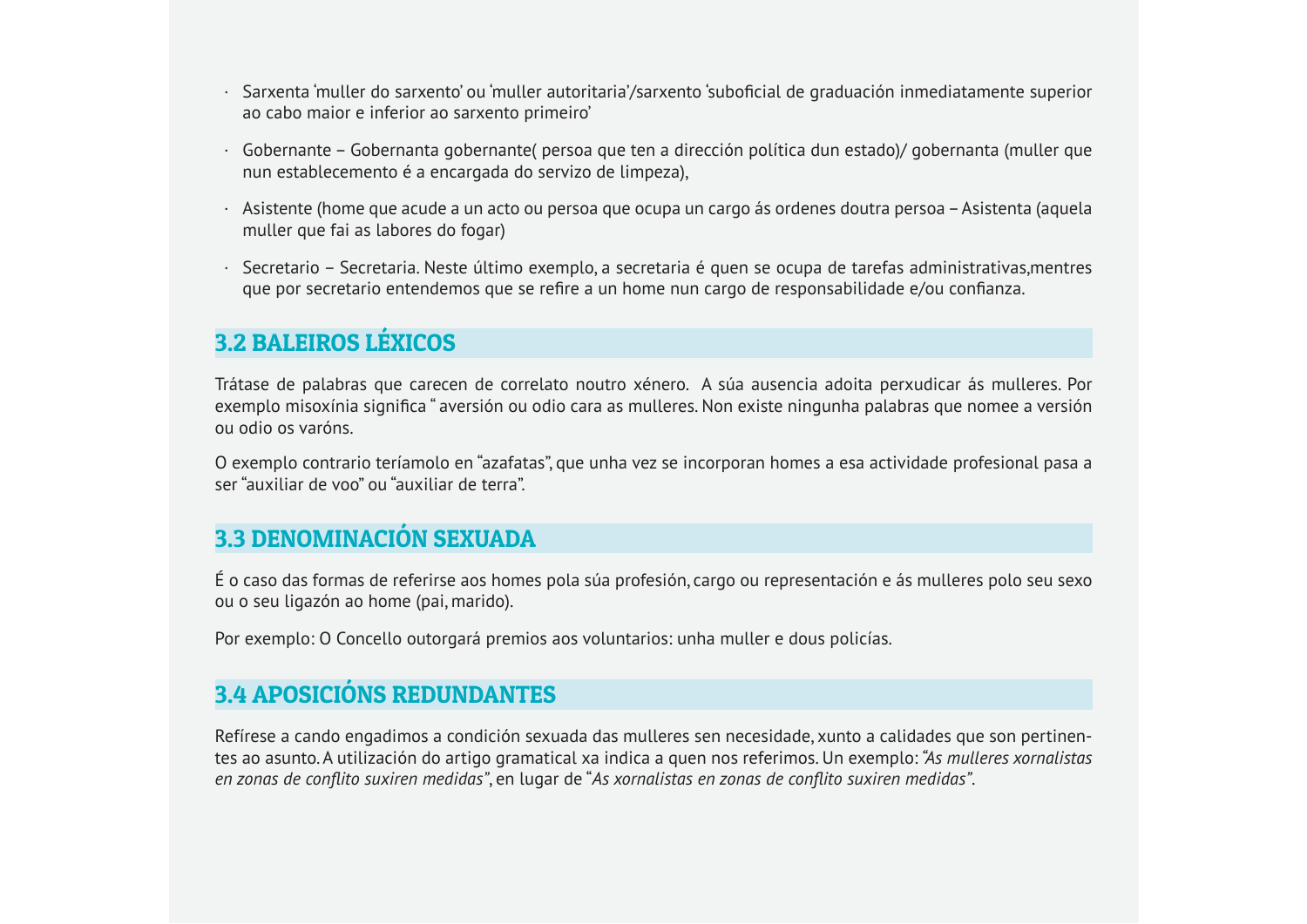#### 3.5 ASOCIACIÓNS LINGÜÍSTICAS PEXORATIVAS

Os termos sobre os valores que se entenden coma femininos defínense a partir de convencións ou prexuízos sociais e non de criterios lingüísticos. Así mesmo, verifícase a existencia de numerosas voces que denotan insulto unicamente para as mulleres.

Un exemplo de isto é o léxico que identifica estereotipadamente as mulleres coa beleza, matrimonio ou prostitución: "Zorra, ademais de un mamífero, define a unha prostituta; fregona é, en sentido despectivo, unha criada que frega e sirve na cociña ademais de un utensilio para limpar o chan; Maruxa é unha ama de casa de baixo nivel cultural (sen correlato para o masculino); quedarse para vestir santos é unha muller que quedou solteira".

#### 3.6 ABUSO DO MASCULINO XENÉRICO

O valor do masculino como incluinte de ambos sexos utilízase como norma, incluso en contextos comunicativos onde non se xustifica o seu uso. É habitual, sobre todo nos documentos abertos que as formas de tratamento e cortesía aparezan soamente en masculino, o que significa cas mulleres vense obrigadas a encher impresos ou a firmar xunto as abreviaturas masculinas tipo Sr., D., Dr., etc.

Os textos e documentos abertos abusan tamén do masculino xenérico (o avalista, o solicitante, o interesado, etc...) coa ocultación da muller que isto supón.

Un dos principais problemas que se advirte é que o trato dado á muller non sempre é simétrico con respecto ó home. Así, este último nomease só polo apelido (Sr. Rodríguez), mentres que no caso da muller é usual que o seu apelido apareza precedido do nome de pila (Sra. Ana García).

### 04. Procedementos lingüísticos para unha linguaxe inclusiva

#### **4.1 USO DO FEMININO OU MASCULINO SEGUNDO A PERSOA**

Paula García. Xefe de servizo Paula García. Auxiliar administrativo Paula García. Arqueólogo de campo, **X** Forma non correcta

Paula García. Xefa de servizo Paula García. Auxiliar administrativa Paula García. Arqueóloga de campo,

√ Utilización correcta da linguaxe non sexista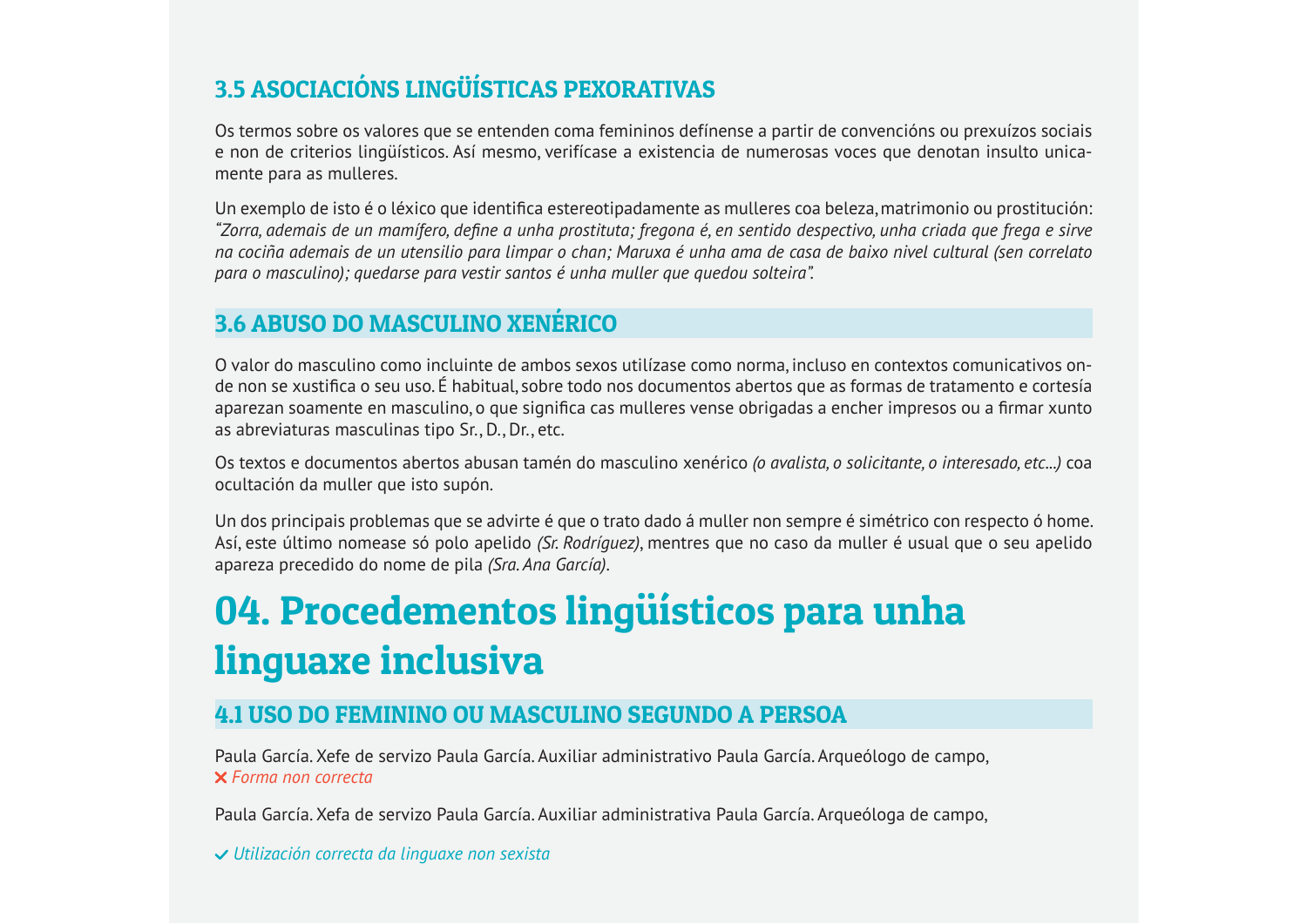#### **LINGUAXE NON SEXISTA**

| Licenciado en dereito                                      | Licenciatura de dereito. Licenciado/a en dereito                      |
|------------------------------------------------------------|-----------------------------------------------------------------------|
| Diplomado en podoloxía                                     | Diplomatura en podoloxía. Diplomada/o en podoloxía                    |
| Secretario técnico                                         | Secretaría técnica                                                    |
| Vicerreitor de investigación                               | Vicerreitoría de investigación                                        |
| Se algún dos presentes quixer facer algunha sux-<br>estión | Se alguén, das persoas presentes, quixer facer al-<br>qunha suxestión |
| Ningún dos presentes presentou emendas                     | Ningunha persoas presente presentou emendas                           |
| Os representantes das agrupacións estudantís               | Cada representante das agrupacións estudantís                         |
| Os intervenientes nas asemblea deberán                     | Calquera persoas que interveña na asemblea                            |

#### **4.2. UTILIZACIÓN DE METONIMIAS**

Unha das posibilidades coas que conta o noso idioma para englobar o feminino e o masculino nunha palabra son as metonimias, substantivos que aluden a cargos, profesións, oficios, actividades etc.

| <b>LINGUAXE SEXISTA</b> | <b>LINGUAXE NON SEXISTA</b> |
|-------------------------|-----------------------------|
| O director              | A dirección                 |
| O xefe                  | A xefatura                  |
| O presidente            | A presidencia               |
| O coordinador           | A coordinación              |
| O secretario            | A secretaría                |
| O alcalde               | A alcaldía                  |
| O xerente               | A xerencia                  |
| O candidato             | A candidatura               |
| Os matriculados         | A matrícula                 |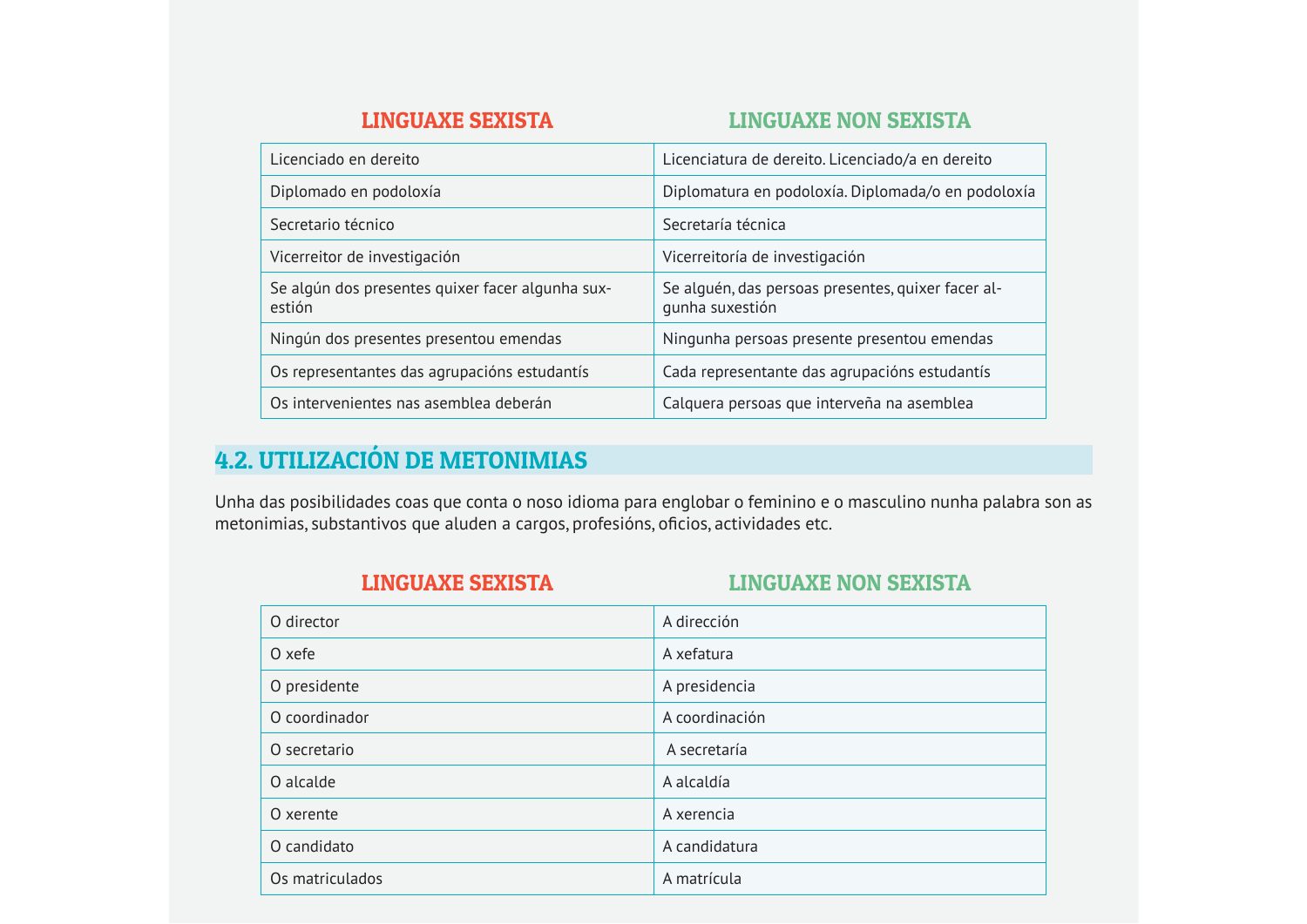#### **4.3. UTILIZACIÓN DE PERÍFRASES**

Unha das formas máis doadas de incluír nun discurso escrito ou oral a mulleres e homes é a utilización de perífrases, entendidas como un conxunto de palabras que expresan unha idea. En moitos casos, antepoñendo o termo persoa ou persoal podemos construír perífrases que nos permiten utilizar unha linguaxe non sexista.

| Os policías        | O corpo de policía                        |
|--------------------|-------------------------------------------|
| Os pontevedreses   | A poboación de Soutomaior                 |
| Os políticos       | A clase política                          |
| Os inmigrantes     | As persoas inmigrantes                    |
| Os administrativos | O persoal administrativo                  |
| Os contratados     | O persoal contratado                      |
| Os interesados     | As persoas interesadas                    |
| Os aspirantes      | As persoas aspirantes                     |
| O solicitante      | A persoas solicitante                     |
| Os técnicos        | O persoal técnicos                        |
| O contratante      | A persoa contratante. A parte contratante |
| O demandado        | A persoa demandada. A parte demandada     |
| A terceiros        | A terceiras persoas. A terceiras partes   |
| Os seleccionados   | As persoas seleccionadas                  |

#### **LINGUAXE SEXISTA**

#### **LINGUAXE NON SEXISTA**

#### 4.4. MODIFICACIÓN DA REDACCIÓN E O USO DE PRONOMES SEN MARCA DE XÉNERO

Unha estratexia de moita utilidade á hora de utilizar unha linguaxe non sexista e inclusiva é o uso de determinados pronomes sen marca de xénero, iqual que omitir o artigo cando este é o que marca o xénero. En lugar de utilizar "algún" ou "algúns" cómpre utilizar "alguén", ou cambiar o uso de "ningún" por "ninguén", ou desbotar o uso de "todos" e "un" por "calquera" ou "cada", tamén.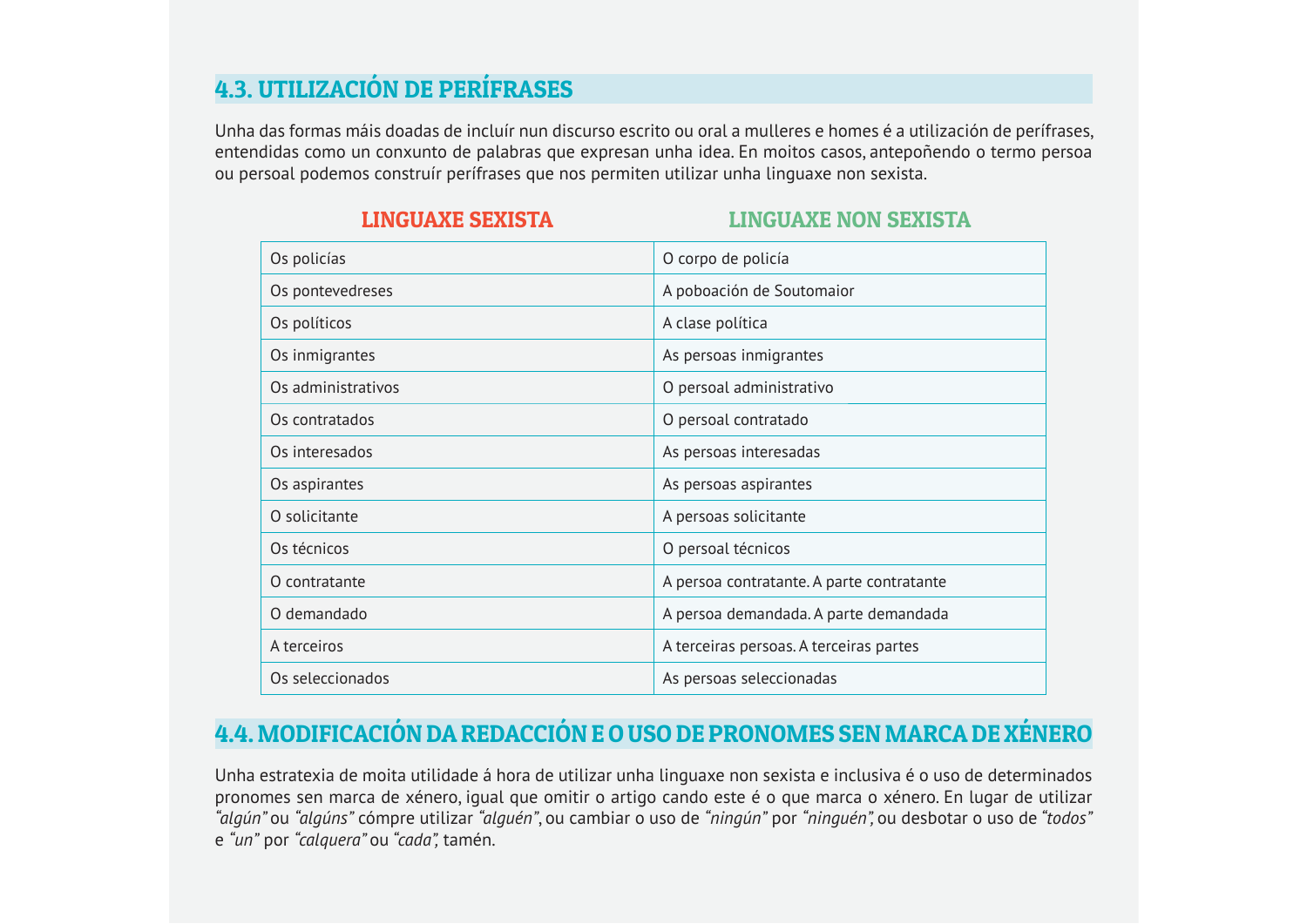#### **LINGUAXE NON SEXISTA**

| Os que | Quen     |
|--------|----------|
| Algún  | Alguén   |
| Ningún | Ninguén  |
| Todos  | Calquera |
| Un     | Cada     |

Con respecto ao artigo ou determinante, cando este acompaña un substantivo neutro é o que marca o xénero, de modo que a súa omisión permite construír expresións inclusivas. Para desenvolver estas estratexias pode ser preciso introducir pequenas modificacións no texto que, sen dúbida, redundarán nunha mellor comprensión do significado.

#### **LINGUAXE SEXISTA**

#### **LINGUAXE NON SEXISTA**

| Sé algún presentase unha modificación                         | Se alguén presentase unha modificación             |
|---------------------------------------------------------------|----------------------------------------------------|
| O demandante                                                  | Quen presente unha demanda                         |
| O presidente do tribunal terá voto de calidade                | Quen presida o tribunal terá voto de calidade      |
| Aqueles que posúan os seguintes requisitos                    | Quen posúa os seguintes requisitos                 |
| Se ningún dos presentes                                       | Se ninguén presente                                |
| O contribuínte                                                | Cada contribuínte                                  |
| Os que pagasen                                                | Calquera contribuínte                              |
| O citado imposto                                              | Quen pagase o citado imposto                       |
| Os representantes dos traballadores                           | Quen represente o persoal da empresa               |
| Todos os solicitantes                                         | Cada solicitante                                   |
| Asistiran os representantes de todos os órganos de<br>goberno | Asistiran representantes de cada órgano de goberno |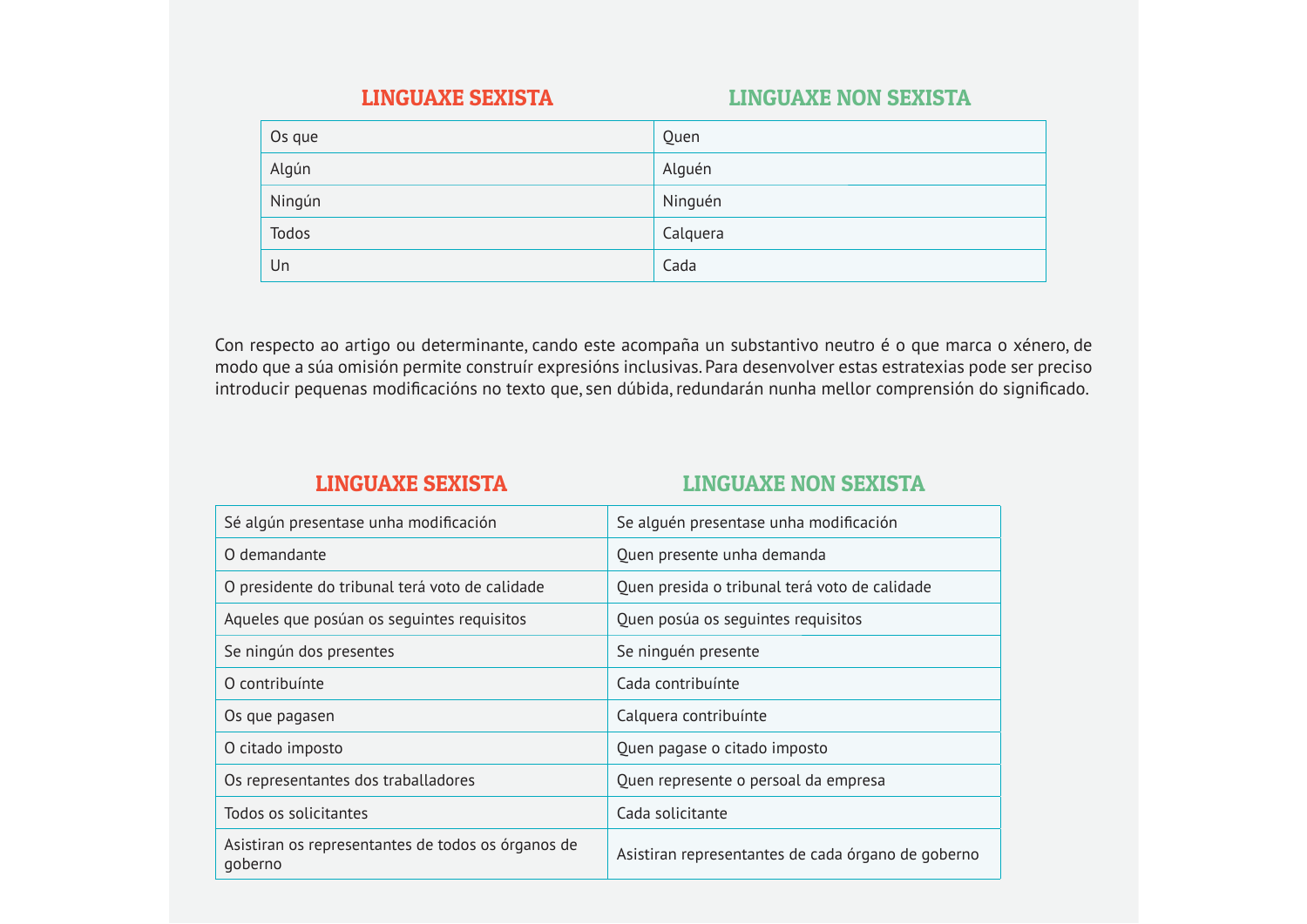#### **4.5. CONVIVENCIA DOS DOUS XÉNEROS GRAMATICAIS. AS DOBRES FORMAS**

A utilización das dobres formas é o máximo expoñente da visibilización de mulleres e homes nun texto. Pódese empregar de diversos modos: dobrar todos os elementos da oración ou únicamente algún destes. Desta forma poderemos darlles énfase a todos os elementos ou só a algúns. No caso de dobrar só algúns deberemos amosar a concordancia gramatical co último termo. Debemos usar este procedemento só cando non atopemos outro recurso, recomendamos a alternancia cando fagamos desdobramentos.

Nunca utilizar " $@$ " nin "x

#### Exemplo:

As funcionarias interesadas e os funcionarios interesados

Os funcionarios e as funcionarias interesadas

As funcionarias e funcionarios interesados

Euncionarios e funcionarias interesadas

Sempre hai que ter coidado en realizar a concordancia de proximidade, o que significa que o adxectivo tome o xénero do substantivo ao que acompañe.

#### **MAL USO DO DESDOBRAMENTO**

No caso de que os nomes que utilicemos teñan os dous xéneros gramaticais, deberemos facer alusión a ambos, tendo coidado de como os empregamos, xa que ás veces o desdobramento supón realizar un uso reiterativo da linguaxe, coa consecuente. Polo xeral, o masculino aparece precedendo o feminino, isto pode entenderse como unha xerarquización ou preferencia duns sobre outras.

Como recomendación xeral, alteraremos este costume adiantando a mención á muller, así estaremos contribuíndo a modificar os estereotipos tradicionais construídos a partir de relacións de desigualdade entre os colectivos masculino e feminino. Non obstante, poderemos xogar co feminino e o masculino en cada ocasión, de xeito que non cologuemos sempre un xénero antes ca o outro, evitando así a xerarguización.

Nos documentos de carácter administrativo (solicitudes, inscricións ou fichas de afiliación) é frecuente a aparición do masculino precedendo o feminino. Deberemos alterar este costume, xa que non sabemos se a persoa que fai o trámite é home ou muller, de xeito que contribuímos a modificar estereotipos e relacións de desigualdade. Recomendamos o emprego dos dous xéneros *(feminino e masculino)* evitando así o uso das barras.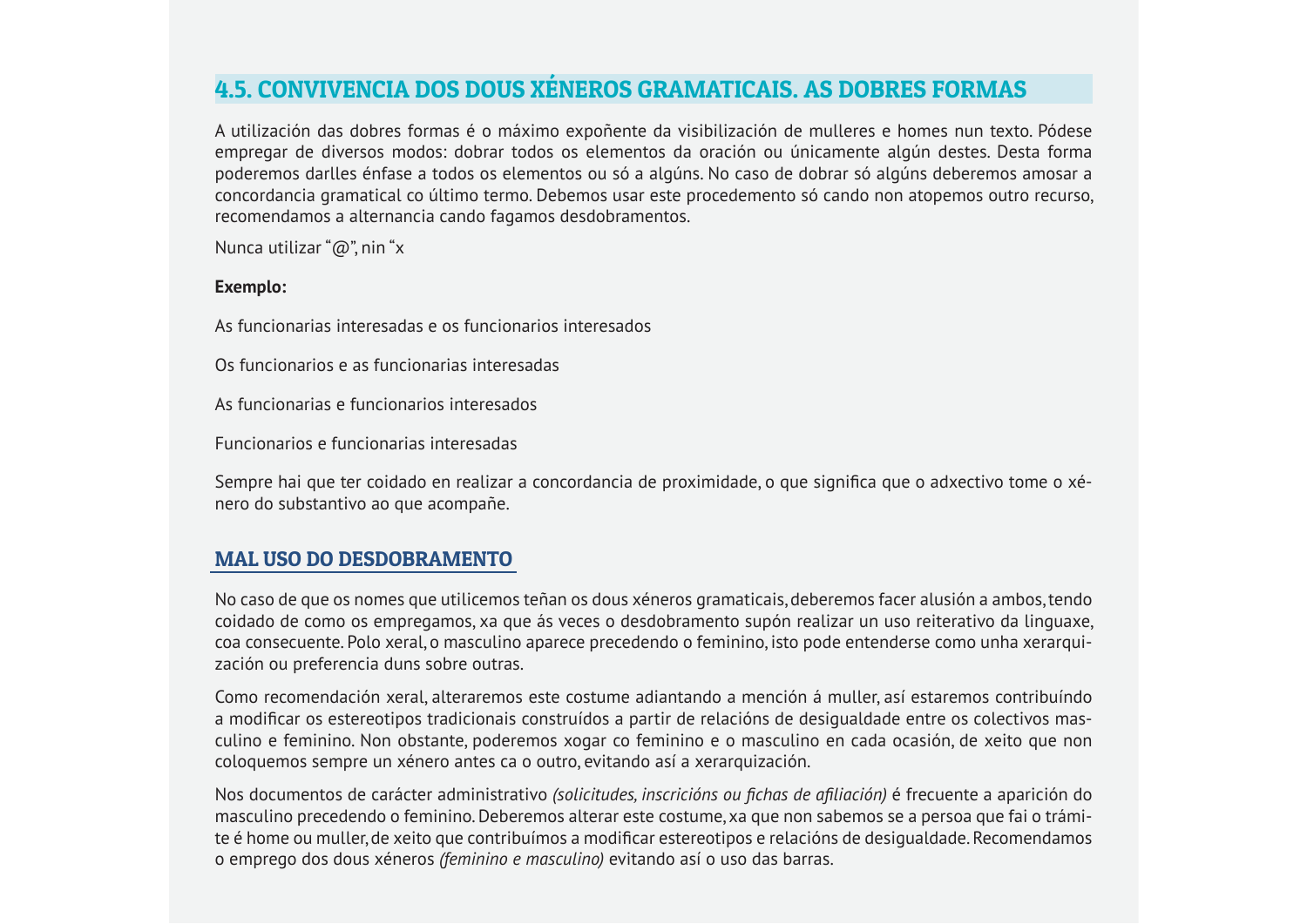#### **LINGUAXE NON SEXISTA**

| Don                                 | Nome e apelidos                 |
|-------------------------------------|---------------------------------|
| Nacido en                           | Data de nacemento               |
| Empadroado en                       | Con empadroamento en            |
| Provisto de documento de identidade | Nº documento de identidade      |
| O solicitante                       | A persoa solicitante            |
| Pai ou titor                        | Nai, pai ou representante legal |

A continuación amosamos diferentes exemplos de utilización de linguaxe inclusiva

#### **LINGUAXE SEXISTA**

#### **LINGUAXE NON SEXISTA**

| O candidato                                | A persoa candidata. Quen se candidata                                                                 |
|--------------------------------------------|-------------------------------------------------------------------------------------------------------|
| Os cidadáns                                | A cidadanía                                                                                           |
| Os funcionarios                            | O funcionariado                                                                                       |
| O aspirante                                | Os e as aspirantes. As e os aspirantes                                                                |
| O destinatario                             | As persoas destinatarias                                                                              |
| O director do centro                       | A dirección do centro                                                                                 |
| O encargado                                | A persoa encargada. Quen se encargue de                                                               |
| O home                                     | Os seres humanos. A humanidade                                                                        |
| O interesado                               | As persoas interesadas. Quen se interesa                                                              |
| O participante                             | As e os participantes. Os e as participantes. Quen<br>participa                                       |
| O técnico de prevención de riscos laborais | O/a técnico/a de prevención de riscos laborais. O<br>persoal técnico de prevención de riscos laborais |
| Os adolescentes                            | A adolescencia                                                                                        |
| Os afectados                               | As persoas afectadas                                                                                  |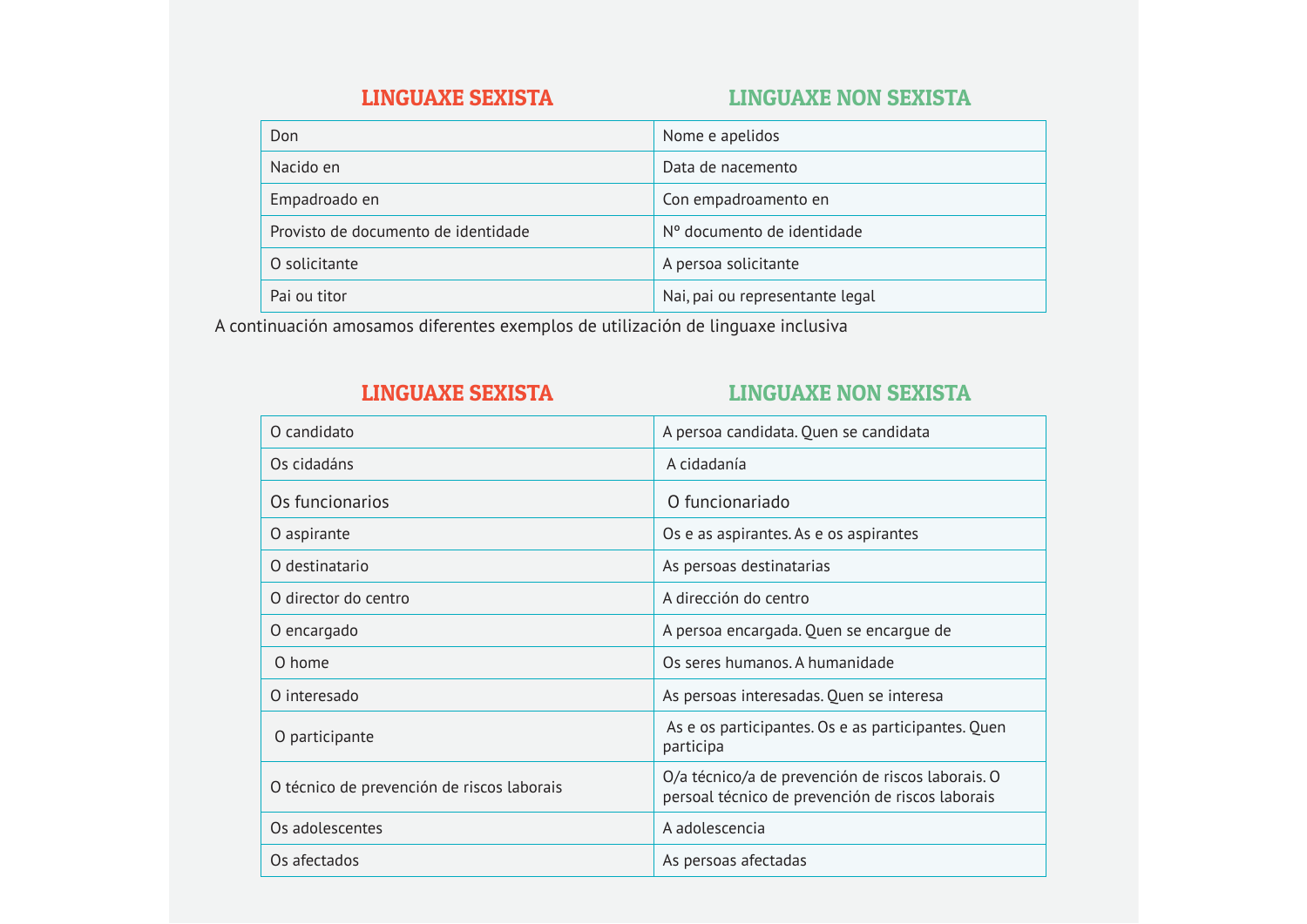| Os alumnos       | O alumnado                                                                                                                                      |
|------------------|-------------------------------------------------------------------------------------------------------------------------------------------------|
| Os galegos       | O pobo galego. A cidadanía galega                                                                                                               |
| Os majores       | As persoas maiores. A xente maior                                                                                                               |
| Os mozos         | A xente nova. A mocidade                                                                                                                        |
| Os nenos         | A infancia. As e os nenas/os                                                                                                                    |
| Os profesores    | O profesorado                                                                                                                                   |
| Os traballadores | As e os traballadoras/os. As persoas traballadoras<br>Quen traballa. As traballadoras e os traballadores<br>Os traballadores e as traballadoras |
| Os veciños       | A veciñanza                                                                                                                                     |

#### **LINGUAXE VISUAL**

A linguaxe visual tamén importa, polo que a continuación amosamos unha serie de recomendacións básicas para producir imaxes inclusivas. As imaxes son a primeira información que atrapa os nosos sentidos, unha imaxe vale máis que mil palabras, adoitamos dicir, e a realidade é que a transmisión de información a través da linguaxe visual e iconográfica é un dos sinais de identidade dos nosos tempos. A composición da imaxe en canto a tamaños, lugares, planos, ángulos, cores, posicións etc... é un aspecto das imaxes que pode pasar desapercibido pero que é vital na transmisión das mensaxes

A este respecto hai unha gran regra de uso: tratar do mesmo xeito as mulleres e os homes nas representacións visuais. Non obstante, ao igual que na escrita, as imaxes invisibilizan as mulleres e cando aparecen é frecuente que o fagan desde canons sexistas.

Nos deseños e imaxes de publicacións, ben sexan carteis, artigos ou trípticos, é importante equilibrar a presenza de figuras masculinas e femininas, tendo coidado de non empregar termos discriminatorios, as personaxes deben ser representadas sen que se produza ningún estereotipo por razón de sexo. Ningún dos sexos debe aparecer como superior ou inferior ao outro, debendo presentar a mulleres e homes nunha gran diversidade de papeis, evitando as representacións tradicionais. Os oficios descritos serán atribuídos tanto a mulleres como a homes e non suxerirán nunca que poidan ser incompatíbeis coa feminidade ou coa masculinidade. Na redacción das categorías deberemos evitar o uso exclusivo do masculino para nomes de profesións, oficios e carreiras que sinalan posicións de prestixio (xefe de sección, encargado, perito...). Cómpre evitar tamén o uso exclusivo de termos femininos para designar certas categorías profesionais relacionadas tradicionalmente con ese rol feminino (enfermeiras, azafatas, limpadoras, dependentas, secretarias, matronas...). Hai que ter coidado cando redactemos convenios co emprego de termos mar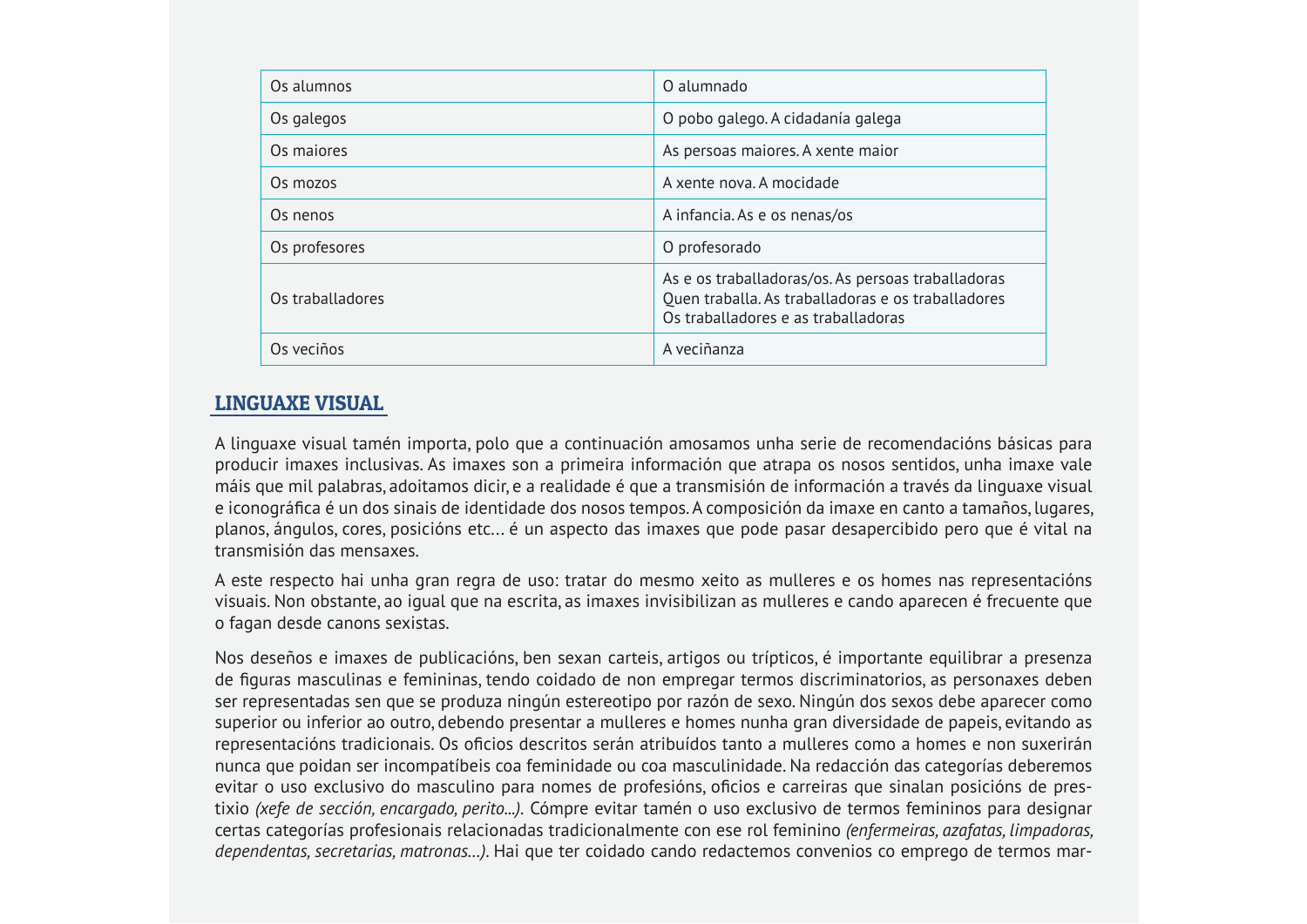cados xenéricamente como esposa, viúva ou casado xa que poñen claramente de manifesto o emprego de termos masculinos referidos a persoas asalariadas. (Por exemplo: en sectores con man de obra tradicionalmente masculina estabelécese unha licenza en caso de defunción da esposa e non do cónxuxe, unha prima de casado e non de matrimonio, ou determinados beneficios para as viúvas e non cónxuxes. Todos estes casos son discriminacións directas)

#### 1. Non representar as mulleres en posicións de subordinación, inferioridade ou cousificación



Un exemplo é a utilización do corpo feminino como reclamo ou obxecto sexual, pasivo e ao servizo da sexualidade masculina, ou fomentando un modelo de beleza baseado na xuventude, delgadeza e perfección corporal

#### 2. Evitar o uso da figura masculina como xenérica



Ao igual que ocorre coa linguaxe escrita, a linguaxe visual e iconográfica tende a situar o home como centro e referencia do universo, adopta un androcentrismo que oculta as mulleres do imaxinario colectivo, entende que a imaxe masculina engloba a feminina e que ao visualizar o home estamos visualizando a humanidade. Cando reiteradamente as imaxes que empregamos teñen como protagonista central a imaxe do home, debemos expornos a algunhas preguntas coma: onde están as mulleres?.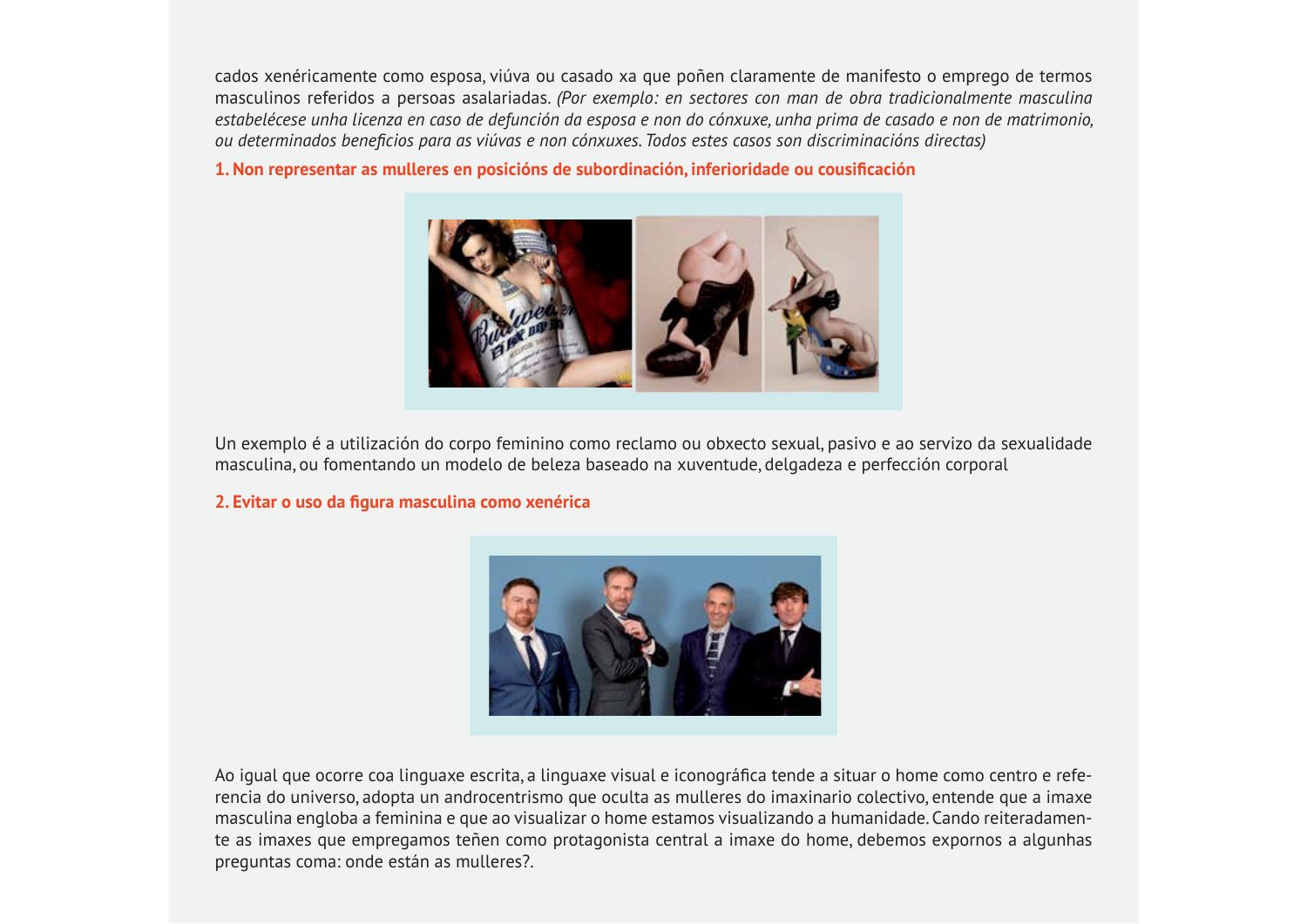#### 3. Visibilizar unha presenza equilibrada de mulleres e homes, tendo en conta a súa diversidade



Como consecuencia directa do anterior punto, precisamos visibilizar as mulleres e os homes de forma paritaria e plural, garantir a paridade e a presenza equilibrada dos dous sexos, evitar as ausencias, incorporar as mulleres como suxeitos activos das imaxes, proporcionarlles o liderato negado nos tempos, visualizar iconas que representen de forma clara e nítida as mulleres e os homes por igual e dotar esas imaxes de pluralidade e diversidade en relación coas idades, razas, culturas, etnias etc., como mecanismo que conforme o noso imaxinario cara á realidade social na que vivimos.

#### 4. Evitar a reprodución de estereotipos e roles sexistas, recreando contornos dos que sempre estiveron ausentes



As imaxes non deixan de ser sexistas porque haxa paridade de mulleres e homes senón polo que se transmita a través destas. O feito de que a nivel visual aparezan mulleres e homes non evita o sexismo. Cando asociamos a imaxe das mulleres á beleza, á sensibilidade, á fraxilidade, á pasividade, ás tarefas dos coidados, á reprodución e ao espazo doméstico, e as imaxes dos homes á fortaleza, á actividade, ao poder público, á produción, ao espazo público, ao mundo profesional etc., estamos a favorecer e a reforzar os estereotipos e roles de xénero asociados ao sexismo e tradicionalmente asumidos por toda a sociedade.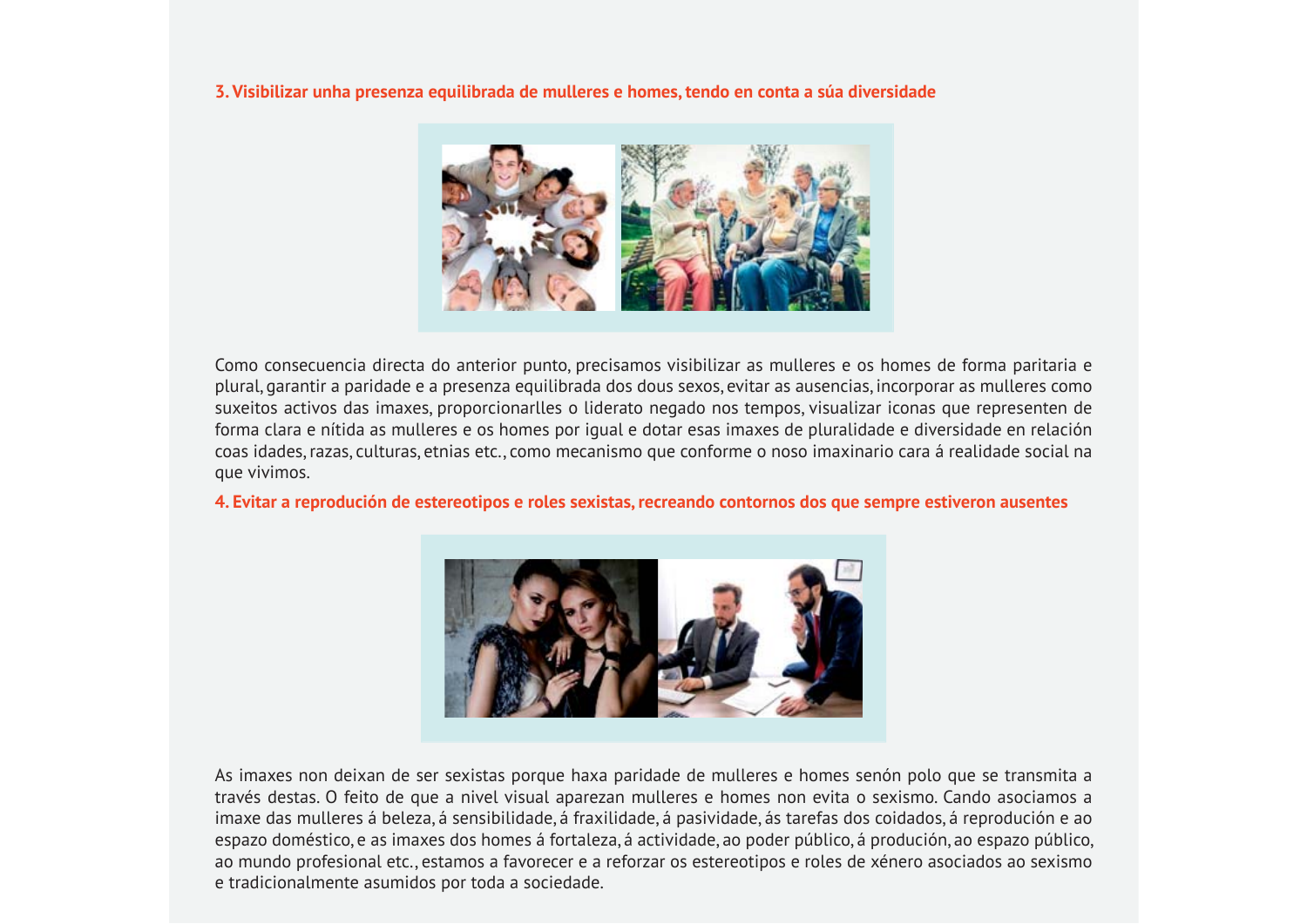#### Asimetría nas funcións

Os estudos de xénero puxeron de manifesto a asimetría existente con respecto ás funcións que desempeñan as personaxes femininos e masculinos na maioría das imaxes, pois os primeiros úsanse sobre todo como unha función estética (erótica), suxestiva (imaxinación) e recreativa (finalidade lúdica); mentres que os segundos empréganse fudamentalmente cunha función explicativa(axudan á compresión), verificativa (favorecen a verificación) ou redundante (fan de reforzo ao texto escrito).

As imaxes que emanan do Concello deben mostrar que calquera personaxe, con independencia do seu sexo, pode representar calguera das funcións, evitando que as mulleres aparezan unicamente ligadas ás tarefas domésticas ou de coidados, en papeis dependentes, como obxecto de pracer, como mero adorno ou función supletoria con respecto ao home.

#### Asimetría nos planos

Con frecuencia, as imaxes publicitarias usan os planos próximos para as personaxes femininos fundamentalmente como estratexia de sedución, cando se trata de ensinar o corpo da muller embelecido e erotizado, e sobre todo, algunhas dos seus partes (boca, peitos, pernas)

Nas imaxes o encadre e a aproximación da cámara non se debe escoller segundo o sexo das personaxes retratados, senón en prol da función que se pretenda conseguir, que non debe ser nunca subestimar ningún tipo de persoa.

#### Asimetría nos ángulos

Os estudos de xénero puxeron de manifesto que as mulleres son maioritariamente tomadas con ángulo picado, desde arriba cara abaixo, o que fai que o enfocado moi pequeno; os homes, con todo, son tomados en planos contrapicados, o que lles imprime importancia, xa que son encadrados de abaixo arriba, engrandecendo a personaxe.

#### Asimetría no cromatismo

As luces e cores que se empregan nas imaxes poden incorrer en rumbos sexistas se asignamos, por exemplo, cores cálidas e alegres coas imaxes femininas e as cores escuras, que connotan seriedade, co masculino.

#### Asimetría nos xestos, aspecto e accións

Os xestos das persoas representadas, a expresión facial e a posición das mans son claves para interpretar a mensaxe icónica. Débense descartar imaxes nas que se identifica ás mulleres polos seus trazos sexuais, facendo énfase na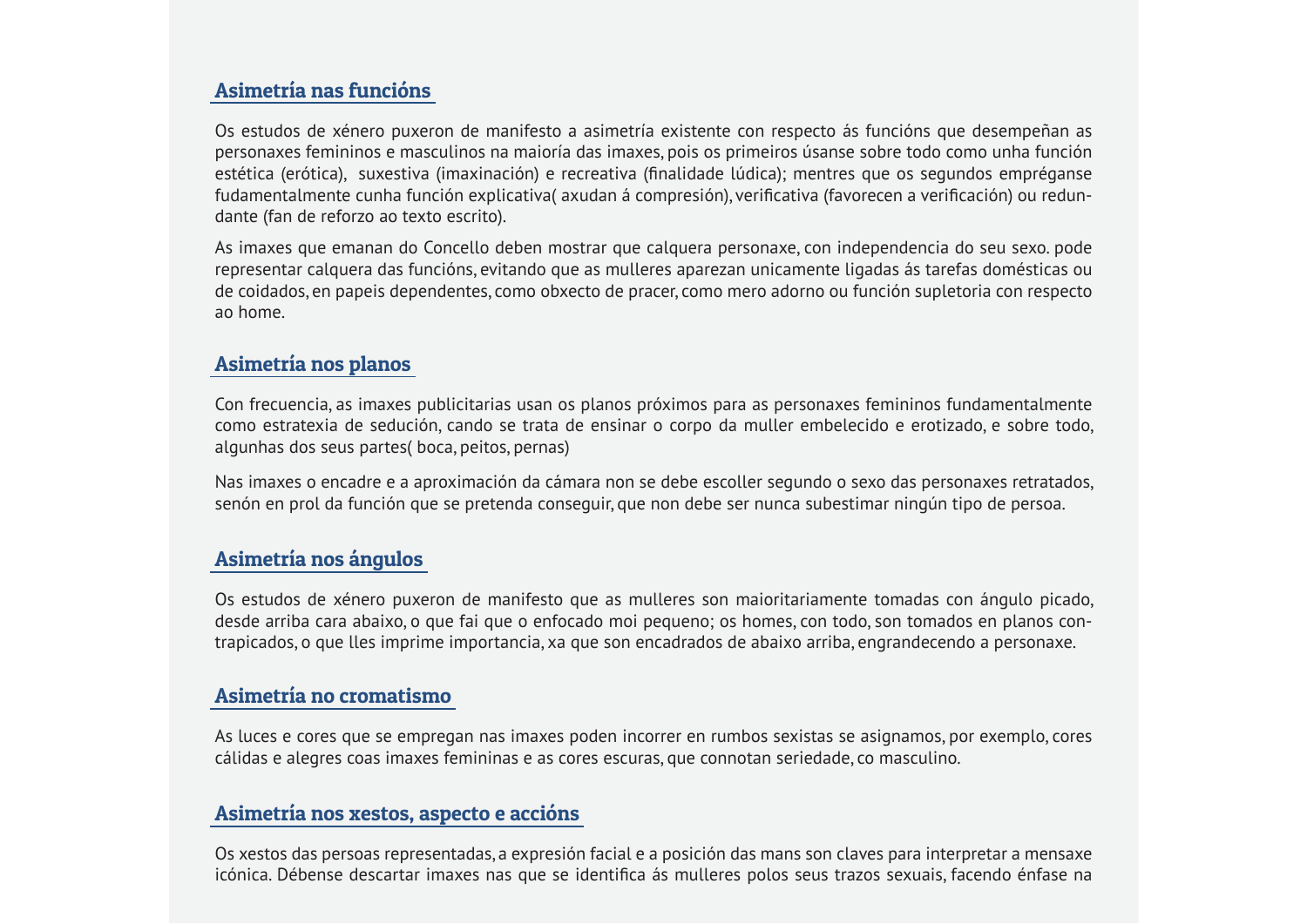sensualidade que poden emanar dos seus xestos ou miradas como suposto modelo de desexo sexual. É inadmisible que imaxes institucionais traten ás persoas como obxectos sexuais, cousificadas, animalizadas ou en posturas vexatorias, co corpo fragmentado e exhibido como obxecto de desexo ante a mirada do público.

Tamén debe evitarse o rumbo sexista que tende a retratar ás mulleres dun modo máis informal e familiar que aos homes, mentres que os homes amosan un xesto de satisfacción, actitude sería e seguros de si mesmos, as mulleres preséntanse máis próximas, máis infantís, facendo o pampo.

En canto á aparencia do corpo feminino, é importante que as imaxes representen mulleres reais e non personaxes idealizadas no aspecto físico. O mesmo sucede coas razas, xa que non só existen mulleres brancas na nosa sociedade.

#### **4.6 A TER EN CONTA:**

- Non usar o masculino como xenérico, débense usar palabras neutras que inclúan a toda a sociedade.
- Feminizar as profesións e os cargos cando estes sexan ocupados por mulleres.
- Non presentar á muller nin como inferior, nin dependente, nin en función do parentesco cun home.
- Prestar a mesma atención a linguaxe escrita, que na linguaxe visual.
- $\bullet$  Non usar a arroba  $\omega$ , xa que non é un signo lingüístico.
- Presentar as mulleres e os homes en toda a súa diversidade, desenvolvendo diferentes roles e con pautas de comportamento e trazos de personalidade diversos.
- O Dar importancia a linguaxe como vehículo de transmisión de valores, sendo preciso manter todo o empeño no uso dunha linguaxe non discriminatorios, que non invisibilice as mulleres.
- Evitar os estereotipos sexistas, tanto na linguaxe (oral ou escrita) coma na imaxes.